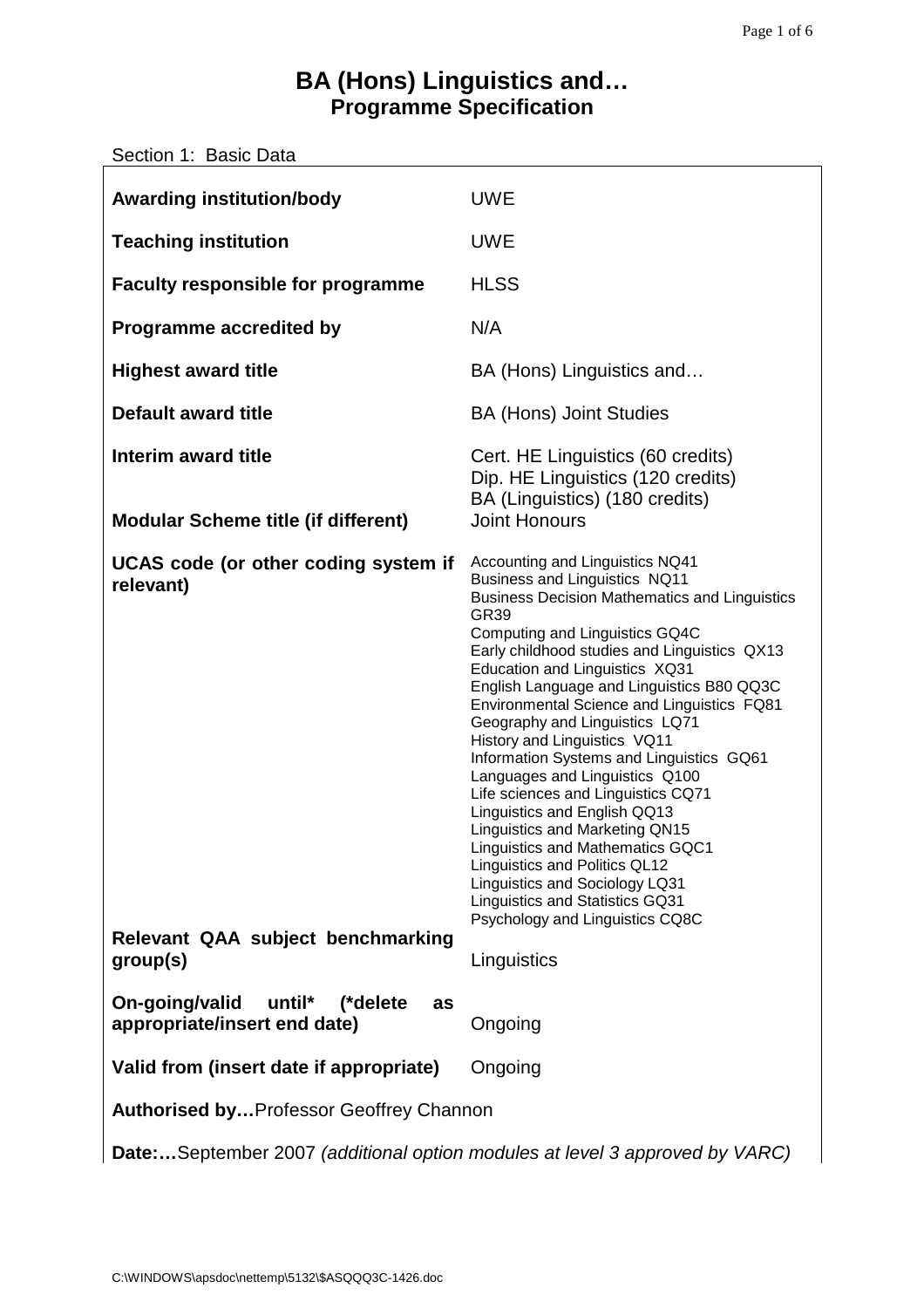For coding purposes, a numerical sequence (1, 2, 3 etc.) should be used for successive programme specifications where 2 replaces 1, and where there are no concurrent specifications. A sequential decimal numbering (1.1; 1.2, 2.1; 2.2 etc) should be used where there are different and concurrent programme specifications

# **Section 2: Educational aims of the programme**

To equip students with knowledge and understanding

- of language and linguistic behaviour in a broad sense, including structural, social, psychological aspects of language, in spoken and written form.
- of language as a uniquely human attribute, and of communication systems used among other species (Benchmark statement: defining principles)
- of the fact that language and linguistics behaviour are highly structured and that the nature of these structures can be elucidated by systematic study through a range of theoretical and empirical methodologies (Benchmark statement: defining principles)
- of basic concepts, modes of analyses and theoretical approaches in several areas of study known as "levels of analysis", in particular of phonetics, phonology, morphology, syntax, semantics, pragmatics and discourse.
- of the role of language in society, the way language is acquired, and the way it changes.
- of the history of the field of Linguistics, of the methodologies used to investigate language, and of the ethical issues involved in collecting and storing data from informants.
- To develop generic intellectual skills notably those of analysis, synthesis, evaluation and coherent presentation – in self-directed graduates possessing a high degree of literacy and linguistic competence.
- To develop subject-specific skills, such as basic techniques for collecting, transcribing and storing data, lucid and critical presentation of theories and reliable data;
- To develop key transferable skills emphasising self-motivation and self-reliance, co-operative interpersonal relations, information management, analysis, communication and critique.

| Section 3: Learning outcomes of the programme                                                                                                                                                                                                                                                                                                                                                                                                                                  |                                                                                                                                                                                                                                                                                                                                                                                                                                                                                                                                                                                                                                                                                                                                                                                                                                                                             |  |  |  |  |
|--------------------------------------------------------------------------------------------------------------------------------------------------------------------------------------------------------------------------------------------------------------------------------------------------------------------------------------------------------------------------------------------------------------------------------------------------------------------------------|-----------------------------------------------------------------------------------------------------------------------------------------------------------------------------------------------------------------------------------------------------------------------------------------------------------------------------------------------------------------------------------------------------------------------------------------------------------------------------------------------------------------------------------------------------------------------------------------------------------------------------------------------------------------------------------------------------------------------------------------------------------------------------------------------------------------------------------------------------------------------------|--|--|--|--|
| The award route provides opportunities for students to develop and demonstrate knowledge and<br>understanding, qualities, skills and other attributes in the following areas:                                                                                                                                                                                                                                                                                                  |                                                                                                                                                                                                                                                                                                                                                                                                                                                                                                                                                                                                                                                                                                                                                                                                                                                                             |  |  |  |  |
| A. Knowledge and understanding                                                                                                                                                                                                                                                                                                                                                                                                                                                 |                                                                                                                                                                                                                                                                                                                                                                                                                                                                                                                                                                                                                                                                                                                                                                                                                                                                             |  |  |  |  |
| Learning outcomes                                                                                                                                                                                                                                                                                                                                                                                                                                                              | Teaching, Learning and Assessment Strategies                                                                                                                                                                                                                                                                                                                                                                                                                                                                                                                                                                                                                                                                                                                                                                                                                                |  |  |  |  |
| A. Knowledge and understanding of:<br>1. Basic concepts, modes of analyses and<br>theoretical approaches in different levels of<br>analysis: phonetics, phonology, morphology,<br>syntax, semantics, pragmatics and discourse.<br>2. The role of language in society, bilingualism,<br>language and gender<br>3. The history of the field and methodologies<br>used to study language<br>4. The way language is acquired and the way it<br>changes under different influences. | Teaching/learning methods and strategies<br>Acquisition of 1 is through study of core modules<br>at levels one (introduction to Linguistics 1) and<br>two (Foundations of Linguistics 1)<br>Acquisition of 2 is through a module at level one<br>(Introduction to Linguistics 2) and various options<br>at level 3.<br>Acquisition of 3 is through a module at level 2<br>(Foundations of Linguistics 2), and the project<br>module at level 3.<br>Acquisition of 4 is through a module at level 1<br>(Introduction to Linguistics 2) and options at level<br>3.<br>Throughout, the learner is encouraged<br>to<br>undertake independent study and to participate in<br>group or individual projects, assignments, oral<br>presentations in class, to practise using relevant<br>computer software and web-based exercises, as<br>appropriate for different areas of study. |  |  |  |  |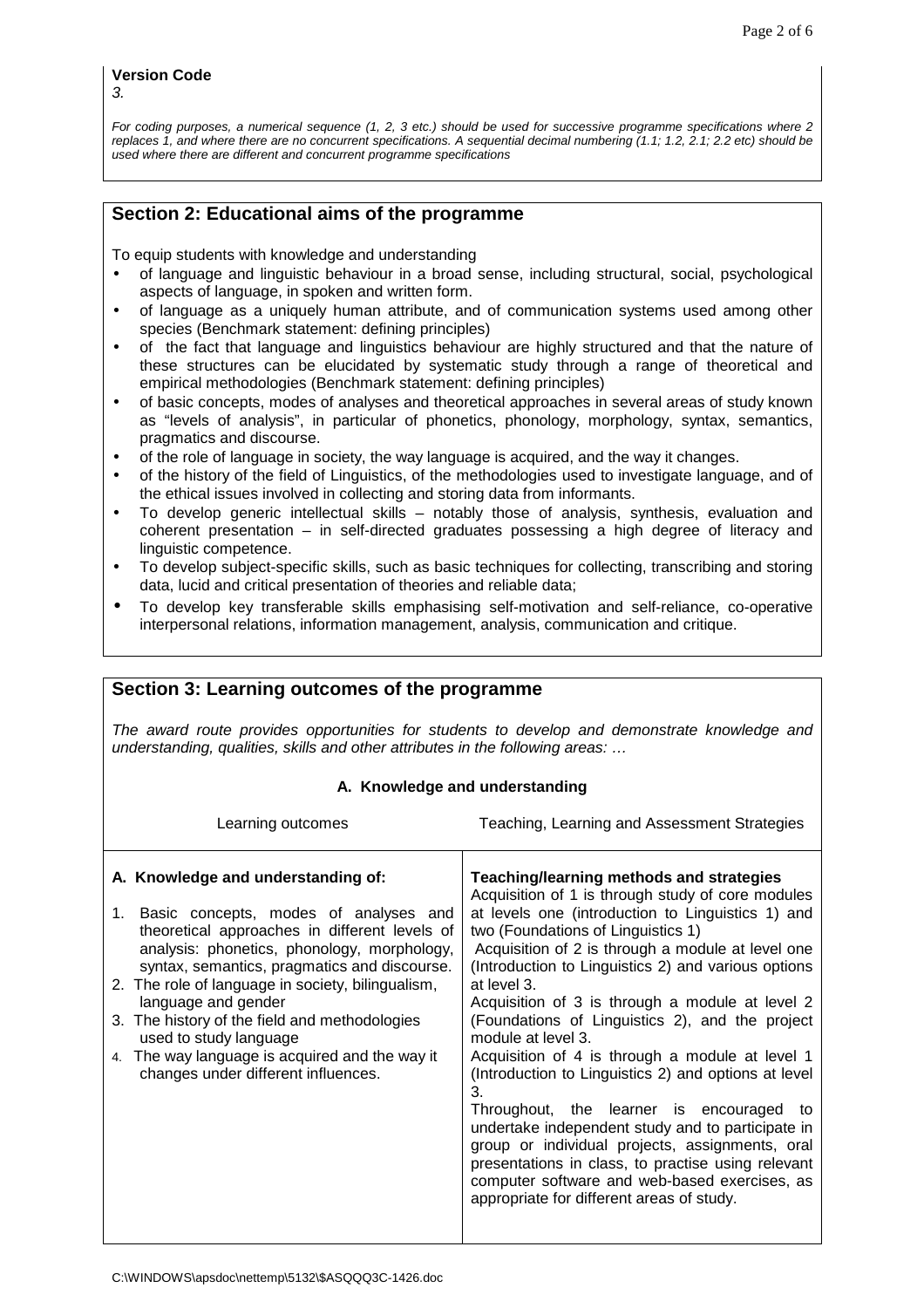┑

| <b>B</b> Intellectual Skills                                                                                                                                                                                                                                                                                                                                                                                                                                                                                                                                                                                                                                                                                                                 | Teaching/learning methods and strategies                                                                                                                                                                                                                                                                                                                                                                                                                                                                                                                                                                                                                                                                                                 |  |
|----------------------------------------------------------------------------------------------------------------------------------------------------------------------------------------------------------------------------------------------------------------------------------------------------------------------------------------------------------------------------------------------------------------------------------------------------------------------------------------------------------------------------------------------------------------------------------------------------------------------------------------------------------------------------------------------------------------------------------------------|------------------------------------------------------------------------------------------------------------------------------------------------------------------------------------------------------------------------------------------------------------------------------------------------------------------------------------------------------------------------------------------------------------------------------------------------------------------------------------------------------------------------------------------------------------------------------------------------------------------------------------------------------------------------------------------------------------------------------------------|--|
| 1. An understanding of the relationship between<br>data and theory, and the role of hypotheses<br>in testing theories.<br>2. The ability to extract and synthesise key<br>information from the literature and from oral<br>or written data.<br>3. An understanding of issues and problems in<br>various fields of linguistics.<br>4. The ability to engage in analytical and critical<br>thinking and to present ideas within the<br>structured framework of a reasoned<br>argument.<br>5. The ability to plan and carry out a piece of<br>research, either individually or as a member<br>of a group.<br>6. The ability to use IT skills appropriately for<br>retrieving information, analysing data and<br>writing reports or assignments. | This is part of many modules at levels 1, 2<br>1.<br>and 3, but is trained in Foundations in<br>Linguistics 2 and in the project in particular.<br>2/3/4. This is practised in written coursework and<br>oral presentations throughout the degree.<br>This is practised through the project module,<br>5.<br>but is also practised in oral presentations and<br>written assignments for Introduction to<br>Linguistics 2.<br>Students are introduced to relevant software<br>6.<br>for the analysis of texts and child language.<br>More generally used IT packages such as<br>Word, Excel, Powerpoint are used in various<br>modules. Students develop library skills while<br>preparing oral presentations and written<br>assignments. |  |

# **C Subject, Professional and Practical Skills**

| <b>C Subject/Professional/Practical Skills</b>                                                                                                                                                         | Teaching/learning methods and strategies                                                                                                                                                                                               |  |
|--------------------------------------------------------------------------------------------------------------------------------------------------------------------------------------------------------|----------------------------------------------------------------------------------------------------------------------------------------------------------------------------------------------------------------------------------------|--|
| 1. Critically judging and evaluating evidence,<br>especially in relation to the use of language<br>in specific modes, genres and contexts.<br>2. Acquiring complex information of diverse              | These skills are practised through<br>practical<br>analyses of oral and written data from a variety of<br>sources, for modules<br>focus<br>that<br><sub>on</sub><br>Textlinguistics, Language<br>Acquisition<br>and                    |  |
| kinds, from a variety of sources (library, www,<br>CD-roms, corpora, discussion with peers.                                                                                                            | Sociolinguistics. A range of these<br>skills<br>developed for formal and informal assignments,                                                                                                                                         |  |
| 3. The ability to use and present material clearly,<br>and to reason and argue effectively, both<br>orally and in writing, using the appropriate<br>register and style and with proper<br>referencing. | presentations in seminars, exams and through<br>the planning and completion of a research design<br>at level 2. For those who choose to do the<br>Linguistics project, there is an opportunity to<br>practise these skills at level 3. |  |
| 4. Considering the ethical issues involved in data<br>collection and data storage.                                                                                                                     |                                                                                                                                                                                                                                        |  |

### **D Transferable Skills and other attributes**

| D Transferable skills and other attributes                                                                                                                                                                                                                                                                                                        | Teaching/learning methods and strategies                                                                                                                                                                                                                                                                                                                                                                                                                                                                                                                                                 |
|---------------------------------------------------------------------------------------------------------------------------------------------------------------------------------------------------------------------------------------------------------------------------------------------------------------------------------------------------|------------------------------------------------------------------------------------------------------------------------------------------------------------------------------------------------------------------------------------------------------------------------------------------------------------------------------------------------------------------------------------------------------------------------------------------------------------------------------------------------------------------------------------------------------------------------------------------|
| 1. Thinking and judging independently<br>2. The ability to work autonomously under<br>pressure and to meet deadlines.<br>3. The ability to work co-operatively as a<br>constructive team member.<br>4. The ability to make competent use of a range<br>of information and communications<br>technology for gathering and managing<br>information. | Skill 1 is practised by independent reading,<br>discussions in seminars and the preparation of<br>essays for coursework. Skill 2 will be fostered by<br>the requirement to manage and progress<br>coursework assignments and to submit them on<br>time. Skill 3 will be developed through teamwork<br>joint oral presentations for seminars<br>in<br>(Introduction to Linguistics 2). Skill 4 will be<br>developed by the requirement to research<br>assignments using Web-based and<br>other<br>electronic resources, and to submit all written<br>coursework in word-processed format. |

 $\Gamma$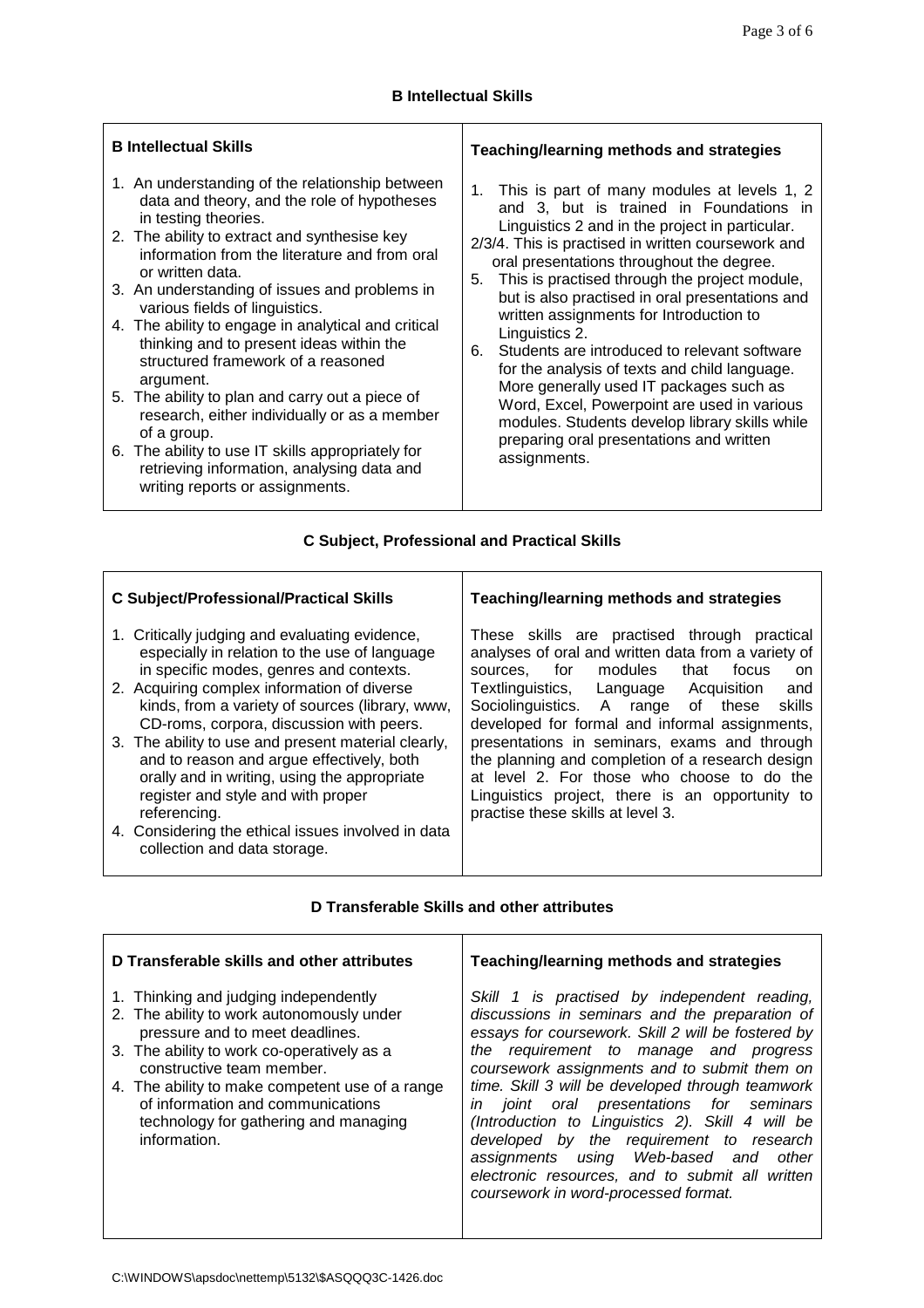#### **Section 4: Programme structure**

Use next page to provide a structural chart of the programme showing:

- Level and credit requirements
- Interim award requirements
- Module diet, including compulsory/core/optional modules

#### **Level 1**

UPNQ35-30-1 Introduction to Linguistics 1: the nature of language and its subsystems UPNQ36-30-1 Introduction to Linguistics 2: sociolinguistics and child language

#### **Level 2**

UPNQ67-30-2 Foundations in Linguistics 1: syntax and semantics UPNQ68-30-2 Foundations in Linguistics 2: methods and history of Linguistic thought

#### **Level 3**

UPNQ95-30-3 Advanced Sociolinguistics UPNQ97-30-3 Linguistics Project UPNQ9A-30-3 Bilingual children: perspectives on language and culture UPNQ9H-30-3 Language and the Comic UPLQ9L-30-3 Teaching of English to speakers of other languages (TESOL) UPNQ9P-30-3 Critical Text Analysis UPNQ9N-30-3 The Cultural History of the English Language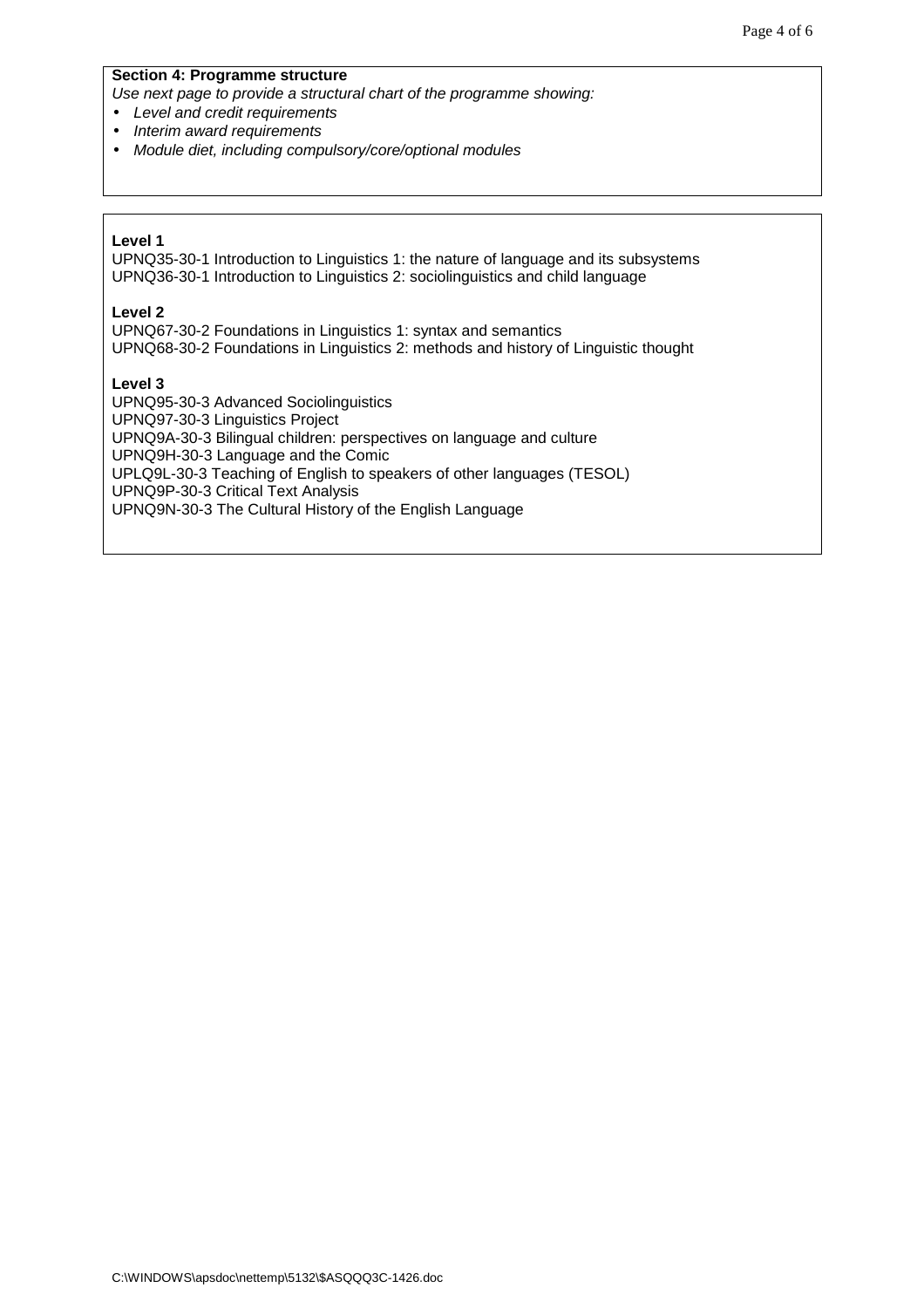| <b>ENTRY</b><br>↓ | level <sub>1</sub> | <b>Compulsory modules</b><br>UPNQ35-30-1<br>Introduction to<br>Linguistics 1<br>UPNQ36-30-1<br>Introduction to<br>Linguistics 2<br><b>Core modules</b><br>None                                                                               | <b>Optional modules</b><br>There are no options                                                                                                                                                                                                                                                                                                                                                                                                                                                                                                                                                                                                                     | <b>Interim Awards:</b><br>Credit requirements 60<br>Other requirements<br>n.a.                                                                                                                                                           |
|-------------------|--------------------|----------------------------------------------------------------------------------------------------------------------------------------------------------------------------------------------------------------------------------------------|---------------------------------------------------------------------------------------------------------------------------------------------------------------------------------------------------------------------------------------------------------------------------------------------------------------------------------------------------------------------------------------------------------------------------------------------------------------------------------------------------------------------------------------------------------------------------------------------------------------------------------------------------------------------|------------------------------------------------------------------------------------------------------------------------------------------------------------------------------------------------------------------------------------------|
|                   | level <sub>2</sub> | <b>Compulsory modules</b><br>UPNQ67-30-2<br>Foundations in<br>Linguistics 1<br>UPNQ68-30-2<br>$\bullet$<br>Foundations in<br>Linguistics 2<br><b>Core modules</b><br>None                                                                    | <b>Optional modules</b><br>There are no options                                                                                                                                                                                                                                                                                                                                                                                                                                                                                                                                                                                                                     | <b>Interim Awards:</b><br>Credit requirements<br>120<br>Other<br>$\bullet$<br>requirements n.a.                                                                                                                                          |
|                   | <b>Year out</b>    | Use this space to describe optional/compulsory year abroad/placement/clinical<br>placement<br>Students combining this award with an award in French, German, Spanish or EFL will<br>be encouraged to take an optional year abroad/placement. |                                                                                                                                                                                                                                                                                                                                                                                                                                                                                                                                                                                                                                                                     |                                                                                                                                                                                                                                          |
|                   | level 3            | <b>Compulsory modules</b><br>There are no compulsory<br>modules<br>Core modules<br>There are no core modules                                                                                                                                 | <b>Optional modules</b><br>(full list available at<br>http://www.uwe.ac.uk/hlss/l<br>las/uglingui.shtml)<br>Any two of:<br>UPNQ95-30-3<br>Advanced<br>Sociolinguistics<br>UPNQ97-30-3<br>$\bullet$<br><b>Linguistics Project</b><br><b>UPNQ9A-30-3</b><br>$\bullet$<br>Bilingual children:<br>perspectives on<br>language and<br>culture<br><b>UPNQ9H-30-3</b><br>$\bullet$<br>language and the<br>comic<br><b>UPLQ9L-30-3</b><br>$\bullet$<br>Teaching of<br>English to<br>speakers of other<br>languages<br>UPNQ9P-30-3<br>$\bullet$<br><b>Critical Text</b><br>Analysis<br><b>UPNQ9N-30-3</b><br>$\bullet$<br>The Cultural<br>History of the<br>English Language | Prerequisite<br>requirements<br>Minimum<br>credit/module<br>requirements n.a.<br>other n.a.<br><b>Awards:</b><br>Target/highest 360<br>Default title BA (Hons)<br>$\bullet$<br><b>Joint Studies</b><br><b>Credit requirements</b><br>360 |

 $\rightarrow$  GRADUATION